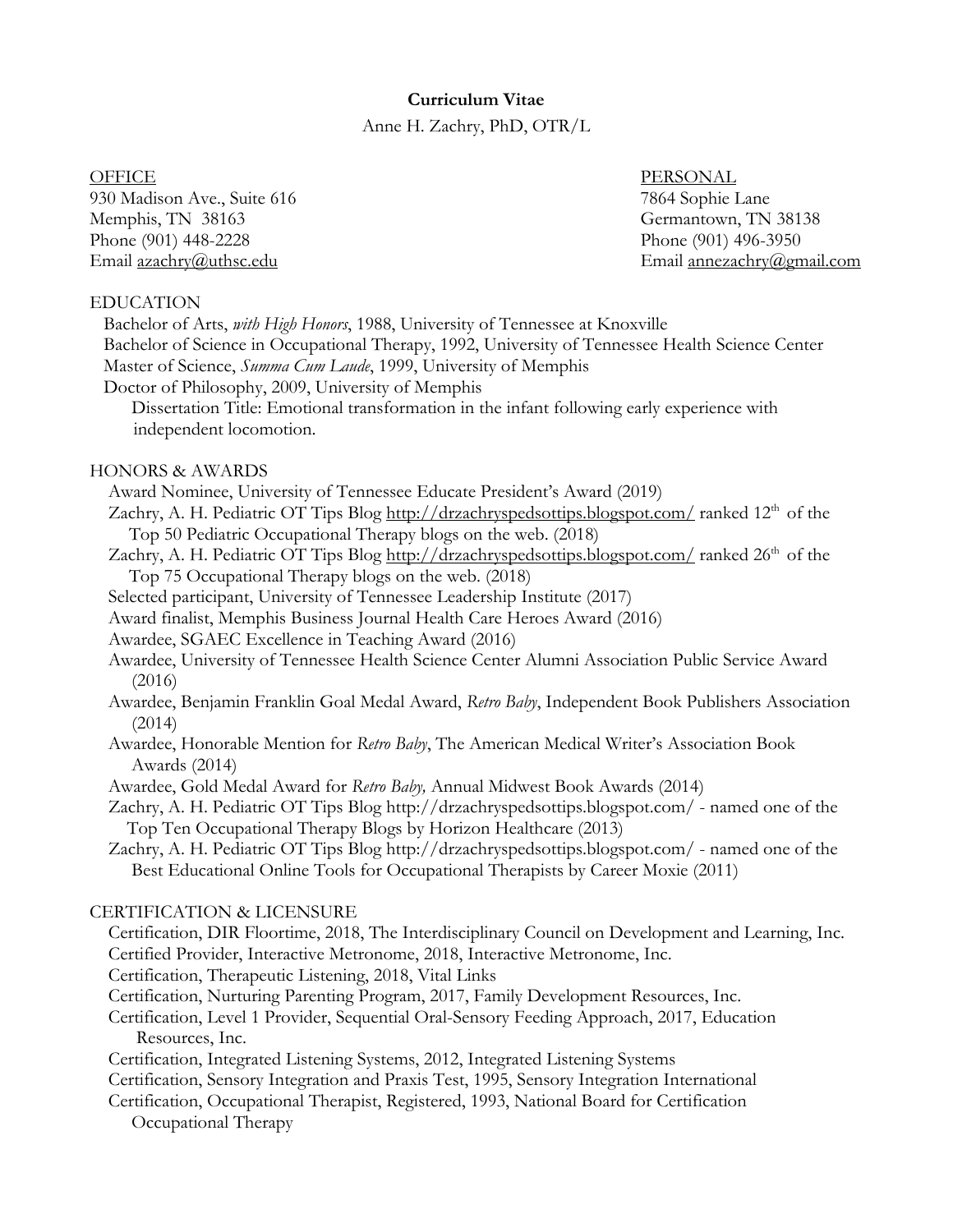Licensed Occupational Therapist, Tennessee Number 0000000648

### PROFESSIONAL MEMBERSHIPS

 American Occupational Therapy Association (AOTA) Tennessee Occupational Therapy Association (TNOTA) World Federation of Occupational Therapists (WFOT)

### UNIVERSITY FACULTY APPOINTMENTS

 University of Tennessee Health Science Center (UTHSC), College of Health Professions (COHP), Department of Occupational Therapy Program, Memphis, TN Assistant Professor (2013 - 2019) Associate Professor (2019 – Present)

### CLINICAL EXPERIENCE

 Shelby County School System, Department of Special Education Occupational Therapist and Adaptive Equipment Supervisor, Memphis, Tennessee (1999-2013)

- Provided Occupational Therapy services to children ages 3 to 22 with various diagnoses.
- Responsible for purchasing and managing district's inventory and distribution of adaptive equipment for the therapists.
- Served as a consultant to the district's Assistive Technology Team.
- Provided training of new and current staff members.
- Advised and educated staff therapists on students with Sensory Processing Disorders.
- Provided workshops/training parents of students related to school therapy services.
- Served on the advisory committee for the transition to a unified school district for SCS Department of Exceptional Children.

Rehab, Etc., Memphis, TN, Occupational Therapist (1992-1999)

- Supervised Certified Occupational Therapy Assistants, and provided occupational therapy services to school systems, and to adult and geriatric patients in hospitals, rehabilitation centers, skilled nursing facilities, and in home health settings.

### LEADERSHIP EXPERIENCE

 Selected participant, Harvard Medical School Global Clinical Scholars Program (2018-2019) Selected participant, University of Tennessee Leadership Institute (2017) Academic Leadership Council Member, American Occupational Therapy Association (2016 – Present) Chair, UTHSC Department of Occupational Therapy (2015-Present, Appointed) Chair, UTHSC Department of Occupational Therapy Faculty Search Committee (2015)

Chair, UTHSC Department of Occupational Therapy Scholarship Committee (2015-Present)

 Developer & Faculty Advisor UTHSC Department of Occupational Therapy Rachel Kay Stevens Therapy Center, (2015 – Present)

Vice Chair, UTHSC Department of Occupational Therapy (2014-2015, Appointed)

 Admissions Chair, UTHCS Department of Occupational Therapy Admissions Committee (2013- 2019)

# TEACHING EXPERIENCE

UTHSC, COHP, Department of Occupational Therapy, Memphis, TN (2013-Present)

- OT 431 Leadership Development I: Course Director 2019, 15 contact hours
- OT 431 Leadership Development I: Course Director 2018, 15 contact hours
- OT 437 Perspectives of Early Development: Course Director 2018, 60 contact hours
- OT 533 Occupation-Centered Practice in Pediatrics: Course Director 2018, 75 contact hours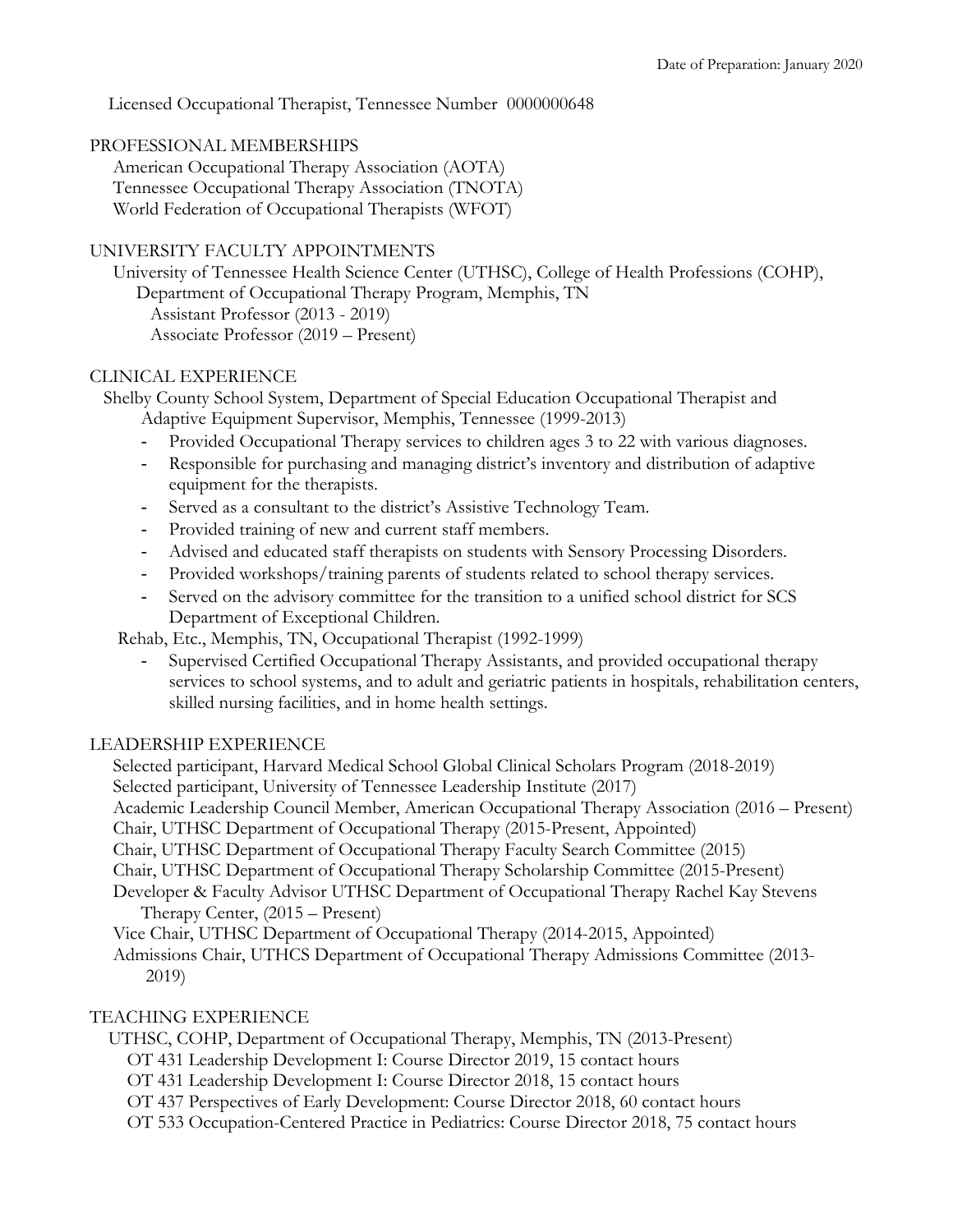OT 431 Leadership Development I: Course Director 2017, 15 contact hours OT 437 Perspectives of Early Development: Course Director 2017, 60 contact hours OT 533 Occupation-Centered Practice in Pediatrics: Course Director 2017, 75 contact hours OT 431 Leadership Development I: Course Director 2016, 15 contact hours OT 533 Occupation-Centered Practice in Pediatrics: Course Director 2016, 75 contact hours OT 636 Research Project Implementation: Course Director 2016, 60 contact hours OT 642 Leadership in Healthcare: Course Director 2016, 5 contact hours OT 431 Leadership Development I: Course Director 2015, 15 contact hours OT 536 Research Project Design: Course Director 2015, 15 contact hours OT 537 Neurological Aspects of Occupational Performance: Course Director 2015, 60 contact hours OT 641 Perspectives of Aging: Course Director 2015, 60 contact hours OT 431 Leadership Development I: Course Director 2014, 15 contact hours OT 537 Neurological Aspects of Occupational Performance: Course Director 2014, 60 contact hours OT 641 Perspectives of Aging: Course Director 2014, 60 contact hours, 26 students OT 537 Neurological Aspects of Occupational Performance: Course Director 2013, 60 contact hours OT 431 Leadership Development I: Course Director 2013, 15 contact hours

University of Tennessee Health Science Center, COHP, Department of Occupational Therapy Memphis, TN, Guest Lecturer (2010-2013)

University of Memphis, College of Education, Memphis, TN (2009) EDPR 7511 Introduction to Educational Research, Instructor 2009, 45 contact hours (2009)

# ADVISING ACTIVITY

University of Tennessee Health Science Center, Graduate Academic Advising (2013-Present)

### EDITORIAL APPOINTMENTS

 *Pediatrics,* Official Journal of the American Academy of Pediatrics (2016-Present)  *Journal of Occupational Therapy Education,* Eastern Kentucky University (2017-Present)  *Maternal & Child Health Journal,* Springer Science & Business Media (2017-Present).

### SERVICE

 University of Tennessee Health Science Center Faculty Senate Member, at Large (2019-Present) Faculty Senate Faculty Affairs Committee (2019–Present) Teaching & Learning Center, Faculty Development Circle (2019-Present, invited) Teaching & Learning Center, Team-Based Learning Committee (2018-Present, invited) Public Service Award Committee (2017-Present, appointed) Accessibility Task Force Committee (2015-Present, appointed) Teaching Incentive Program Committee (2016-Present, appointed)

College of Health Professions

Member, College Council (2014-Present)

 Search Committee Member, COHP, Associate Dean of Finance, Member (2018, invited) Search Committee Member, COHP, Dean, Member (2016-2017, appointed) Chair, Update Publication Committee (2014-2018, appointed) Member, University Therapists Committee (2013-2014)

Department of Occupational Therapy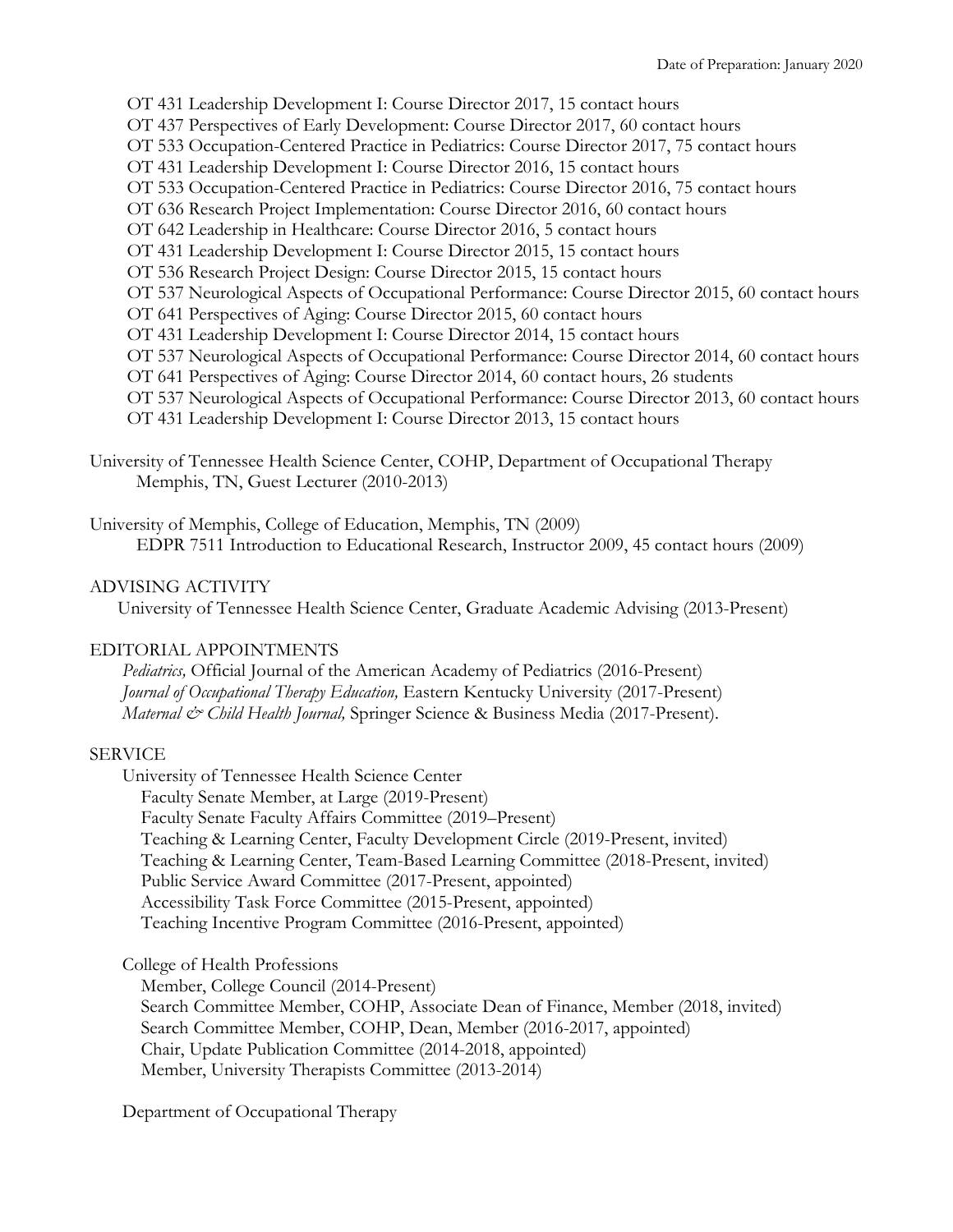UTHSC Rachel Kay Stevens Therapy Center, Spearheaded project & faculty advisor (2015- Present) Chair, Admissions Committee (2014-2017) Member, Admissions Committee (2012-2013)

## PROFESSIONAL SERVICE

 Tennessee Occupational Therapy Association West Tennessee District Secretary (2018-Present) Tennessee Occupational Therapy Association West Tennessee District Chair (2015-2018) American Occupational Therapy Association Pediatric Workgroup Member (2013-Present)

## PUBLIC SERVICE

 Volunteer Consultant, KnowledgeQuest Literacy Mid-South (2017-Present) Volunteer Consultant, St. George's Independent School (2017-Present) Volunteer Consultant, Porter Leath Preschools (2016-2018) Faculty Advisor, UTHSC MOT Student Occupational Therapy Association (2013-2016) Secretary, Camp Conquest for Individuals with Special Needs (2013-2014) Speaker, Exchange Club First Steps Parenting Program (2013-2018)

# RESEARCH AND OTHER EXTERNAL SUPPORT

## GRANTS SUBMITTED

 UTHSC Rachel Kay Stevens Therapy Center Ready for Kindergarten Proposal. Research Grant. Alliance of Women Philanthropists - Giving Circle. \$7,000. **Anne Zachry, PI**. (2019)

 Relaxed & Ready: A Classroom Program to Promote Health and Success in School and Life. Research Grant. William and Ella Owens Medical Research Foundation. \$104,430. **Anne Zachry, PI**. (2019)

### GRANTS AWARDED

- UTHSC Rachel Kay Stevens Therapy Center Kindergarten Readiness Grant. Research Grant. Urban Child Institute. \$24,759. **Anne Zachry, PI**. (2018)
- UTHSC Rachel Kay Stevens Therapy Center Art Show Event Grant. Memphis Medical District. \$1,000. **Anne Zachry, PI**. (2018)

 UTHSC Rachel Kay Stevens Therapy Center Grant. Research and Capacity Building Grant. Skelly Foundation. \$20,000. Jami Flick, Brittany Hoffer, Stephanie Lancaster, Anita Mitchell, **Anne Zachry, PI**. (2016)

- Early STEPS Project. iRISE Pilot Project Grant. Internal Research Grant. \$10,774. Jami Flick, Brittany Hoffer, Stephanie Lancaster, **Anne Zachry, PI**. (2016)
- Special Kids Gaining Skills. Collierville Education Foundation. Education Grant. \$2,000. **Anne Zachry, PI.** (2012)
- Hand in Hand with Parents. Tennessee Education Association. Educational Grant. \$2,000. **Anne Zachry, PI.** (2011)

### GRANTS NOT AWARDED

Monogram Foundation Grant (2019)

 Tennessee-Clinical and Translational Science Institute (TN-CTSI) Research Pilot Proposal (2019) Urban Child Institute Grant Application (2019)

UTHSC Cornet Grant Application (2017)

Ratcliffe Foundation Grant Application (2016)

Henry W. Bull Foundation Grant Application (2015)

Kemmons Wilson Grant Application for the UTHSC Rachel Kay Stevens Therapy Center (2015)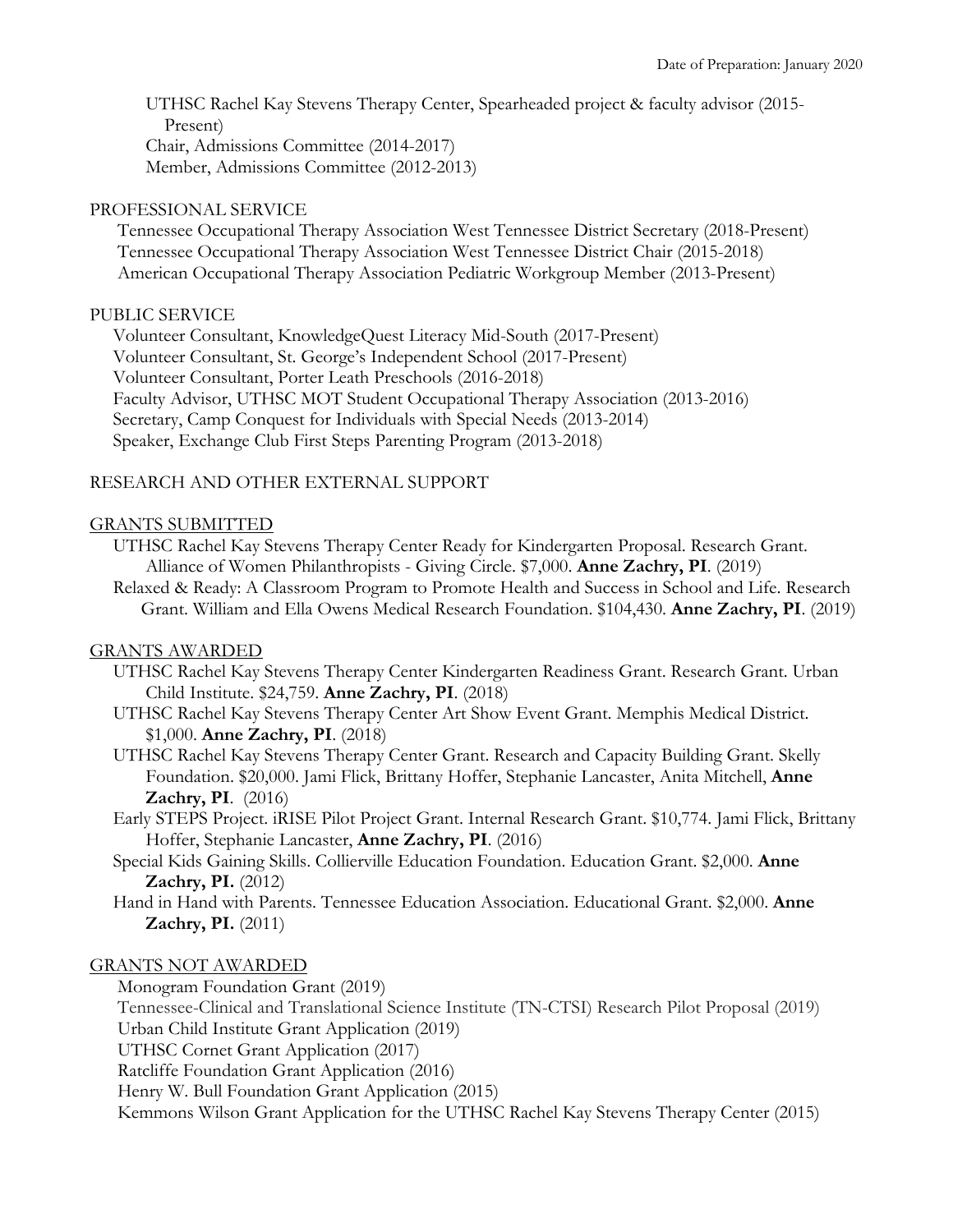RKG letter of intent for the UTHSC Rachel Kay Stevens Therapy Center (2015)

 Provident Foundation Application for the UTHSC Rachel Kay Stevens Therapy Center (2015) iRISE Career Development Grant Application (2015)

 The American Occupational Therapy Foundation Grant Application. The Effectiveness of Ayres Sensory Integration Therapy (SIT) on Children with ASD (2013)

### BOOKS AND BOOK CHAPTERS

- Mitchell, A. M. & **Zachry**, A. H. (in press). Promoting Upper Extremity Control. In B. Connolly & P. Montgomery (Eds.). Therapeutic Exercises for Children with Developmental Disabilities 4th Ed. (pp.). Thorofare NJ: Slack Inc.
- **Zachry**, A. H. (2018). *Retro Toddler, More Than 100 Old-School Activities to Boost Development,* The American Academy of Pediatrics.
- **Zachry**, A. H. (2013). *Retro Baby, Cut Back on All the Gear and Boost Your Baby's Development with Over 100 Time-Tested Activities.* The American Academy of Pediatrics.

#### PEER-REVIEWED RESEARCH ARTICLES *(Student names are underlined.)*

- **Zachry**, A. H., Woods, L., Jones, T. (2019). Parental Perceptions of Competence Related to School Preparation for their Children after Participation in a Brief Kindergarten Readiness Workshop. *Journal of Occupational Therapy, Schools, & Early Intervention.* https://doi.org/10.1080/19411243.2019.1700474
- **Zachry**, A. H., Lancaster, S. L., Robertson, E. (2019). The effects of a sound-based intervention on a seven-year old diagnosed with auditory processing disorder. *Annals of International Occupational Therapy, 2(2),* 91-100.
- **Zachry**, A. H., Hand, S. B., Nolan, S. K., Slaughter, S. K. (2017). Infant positioning, baby gear use, and cranial asymmetry. *Maternal & Child Health Journal*, 21(12), 1-8.
- **Zachry**, A. H., Nash, B. H., Nolen, A. (2017). Traditional lectures and team-based learning in an occupational therapy program: A survey of student perceptions. *Open Journal of Occupational Therapy, 5*(2).
- Lancaster, S. L., **Zachry**, A. H., Duck, A., Harris, A., Page, K. E., & Sanders, J. (2016). Delivery of The Wilbarger Protocol: A survey of pediatric occupational therapy practitioners. *Journal of Occupational Therapy, Schools, & Early Intervention, 9(3),* 281-289.
- **Zachry**, A. H., Doan, A., Lancaster, S. B., Simmons, B., Smith, C., & Wicker, N. (2016). A comparison of manuscript and cursive handwriting speed in fifth and sixth grade students: A pilot study. *Open Journal of Occupational Therapy, 4*(2), 1-9.
- Zachry, A. H., Chappell, L. H., Cox, V. H., Lopez, E. H., Mitchell, A. W., & Woodard, L. (2015). Differences in the angry behaviors of precrawling and crawling infants. *Journal of Education and Human Development. 4*(2), 67-72.
- **Zachry**, A. H., Goldman, R. L., Gordon, N. F., Lancaster, S. L., Simpson, K. B., & Springer, S. K. (2015). Differences in happiness after early crawling experience. *Journal of Educational and Developmental Psychology, 5*(2), 8-13.
- **Zachry**, A. H., & Mitchell, A. W. (2012). Goal-directed actions and early experience with crawling. *Occupation, Participation & Health, 32*, 48-55.
- **Zachry**, A. H., & Kitzmann, K. M. (2011). Caregiver awareness of prone play recommendations. *American Journal of Occupational Therapy,* 65, 101-105.
- **Zachry**, A. H., & Kitzmann, K. M. (2010). Disparities in sleep position awareness and compliance. *Southern Medical Journal*, *103*, 311-15.

#### PEER-REVIEWED PRACTICE ARTICLES *(Student names are underlined.)*

 Fabrizi, S., Riley, B., & **Zachry,** A. H. (2017). Building Partnerships with Pediatricians, *OT Practice*, *22*(13), 19-21.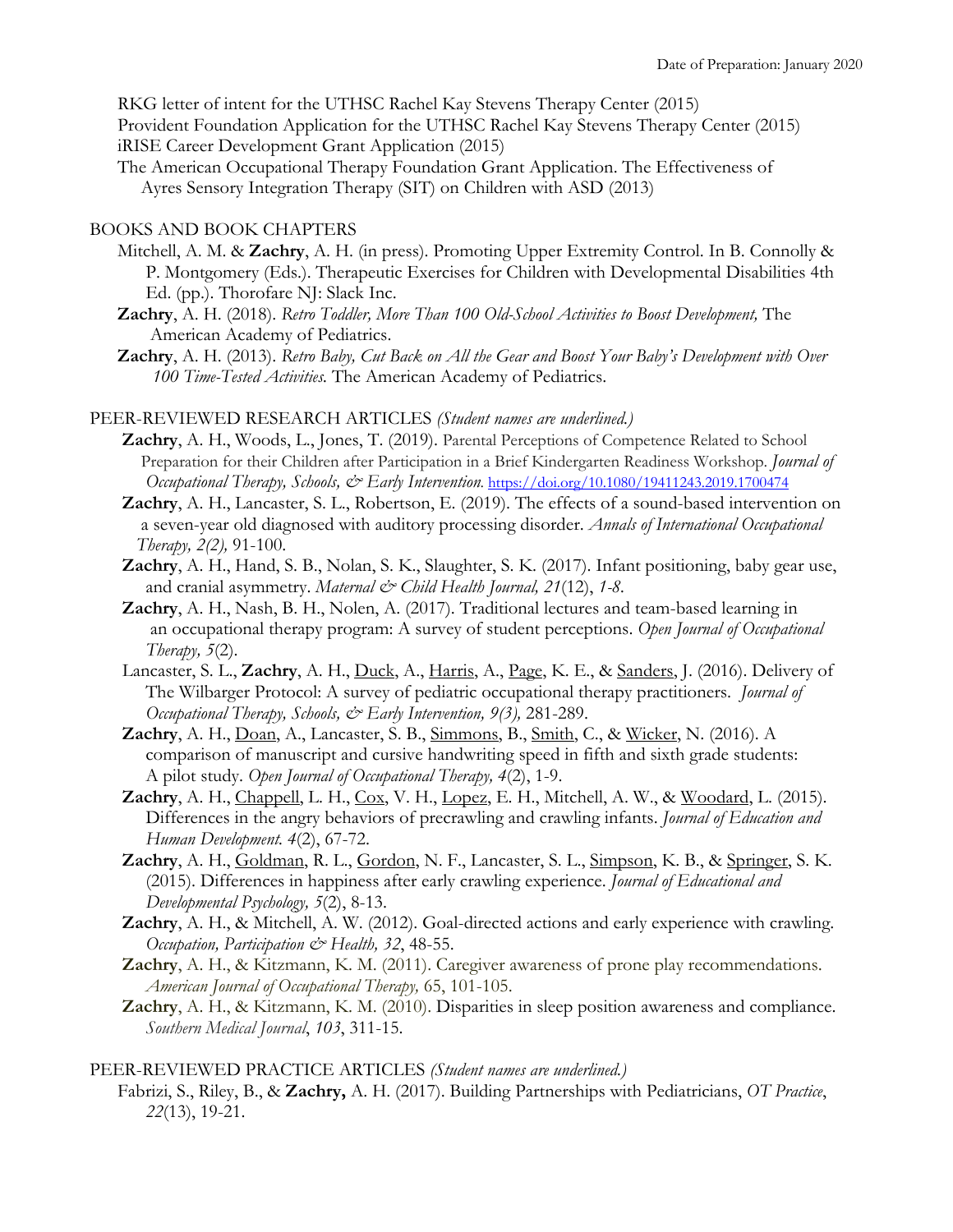- **Zachry**, A. H., Allen, K., Dickey, C., & Moore, H. (2016). Opening a student-run pro bono occupational therapy clinic, *OT Practice*, 21(21), 22-24.
- **Zachry**, A. H., Booker, K., & Woods, L. (2015). Innovation in action! Utilizing simulation experiences to enrich occupational therapy education. *OT Practice, 20(15)*, 20 – 22.
- **Zachry**, A. H., & Flick, J. (2015). Occupational therapists: Every day leaders. *OT Practice, 20*(1), 10-20.
- **Zachry**, A. H., & Slaughter, S. (2013). Educating caregivers about the importance of tummy time *OT Practice, 18(2*), 18-19.
- **Zachry**, A. H. (2013). Key author of AOTA brochure: Establishing Tummy Time Routines to Enhance Your Baby's Development.
- **Zachry**, A. H. (2011). Sensory writing: A team approach to handwriting instruction. *OT Practice, 16,* 7-8.

 **Zachry**, A. H. (1999). Hand in hand with parents. *OT Practice,* Bethesda, MD.

### OTHER PUBLICATIONS

 **Zachry**, A. H. (2011 - present). *Pediatric Occupational Therapy Tips* Blog. Over 1.6 million site visits

- **Zachry**, A. H. (2013). Six Things Preschool Teachers Won't Say. Parents.com, Invited
- **Zachry**, A. H. (2012). Teaching Little Hands How to Use Scissors, Invited
- **Zachry**, A. H. (2012). Crawl, Baby, Crawl. *Pregnancy & Newborn Magazine*, Invited
- **Zachry**, A. H. (2012). Babies Love Mobiles. *BabyTalk*, Invited
- **Zachry**, A. H. (2012). Ten Skills to Teach Your Preschooler Before Kindergarten. Babble.com
- **Zachry**, A. H. (2012). Crawling is Crucial. Babble.com
- **Zachry**, A. H. (2012). Why tummy time matters. *Advance, 28,* 27
- Zachry, A. H. (2012). Safe Sleep Practices. *Pregnancy & Newborn*, Ask the Experts Panel, Invited
- **Zachry**, A. H. (2012). Making Tummy Time Fun. *Charlotte Parent*
- **Zachry**, A. H. (2012). Tummy Time Tips. *Western New York Family*
- **Zachry**, A. H. (2011). Helmets help. *Advance, 27,* 27
- **Zachry**, A. H. (2011). Handwriting: Starting with basic strokes and shapes, Guest blog post, Pediastaff.com, Invited
- **Zachry**, A. H. (2011). Helping children with autism deal with transitions, Guest blog post, Pediastaff.com, Invited

 **Zachry**, A. H. (2011). Correcting letter reversals, Guest blog post, Pediastaff.com, Invited

### MEDIA APPEARANCES

### NATIONAL

Fox & Friends Weekend Show, New York NY *Retro Baby* (2013)

- Special Kids School Talk Radio Show, Interview, Assistive Technology: Bridge to Independence (2013)
- Chit Chat Café Radio Show, Interview, *Retro Baby* (2013)

### REGIONAL

- FOX News Channel 24, Memphis TN, Local Memphis Live, Interview, Rachel Kay Stevens Therapy Center Art Show (2018)
- WREG News Channel 3, Memphis TN, Live at Nine, Interview, *Retro Toddler* (2018)
- FOX News Channel 24, Memphis TN, Local Memphis Live, Interview, Rachel Kay Stevens Therapy Center Art Show (2017)
- WREG News Channel 3, Memphis TN, Live at Nine, Interview, Rachel Kay Stevens Therapy Center Opening (2016)
- WREG News Channel 3, Memphis TN, Live at Nine, Interview, *Retro Baby* (2013)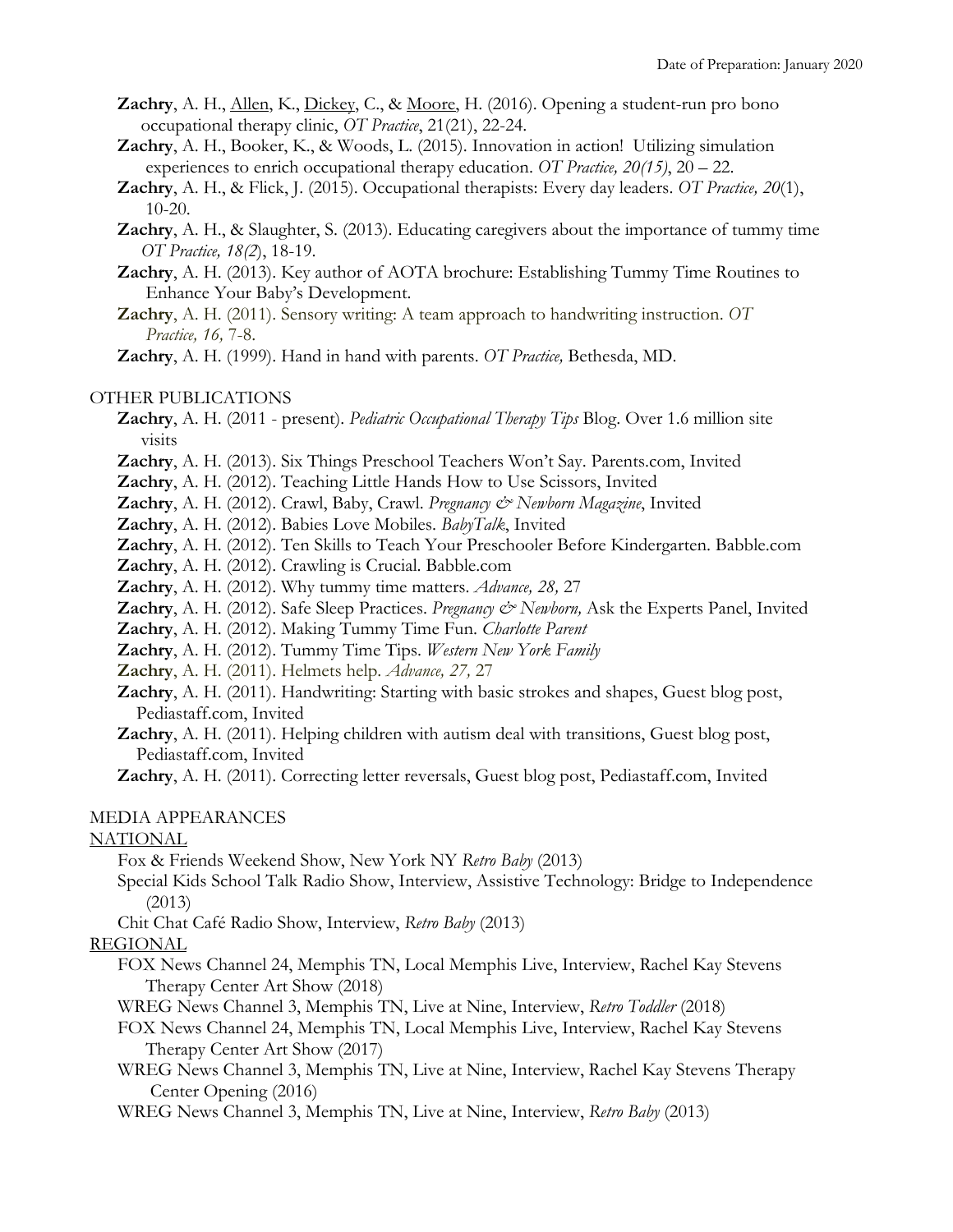FOX 13, Good Morning Memphis, Memphis TN, Interview, *Retro Baby* (2013)

FOX 13, Good Day Tampa Bay, Tampa FL, Interview, *Retro Baby* (2013)

# REFEREED PRESENTATIONS

 *Delta Clinical and Translational Science Health Disparities Conference*

**Zachry, A. H.**, Flick, J., Jones, T.L., Richey, P. (2018). The early steps project: Occupational therapy in a pediatric primary care setting. Delta Clinical and Translational Science Health Disparities Conference, Jackson, MS.

 *Tennessee Occupational Therapy Association Annual Conference*

 **Zachry, A. H.,** & Woods, L. (2018). Handwriting and Occupational Therapy in the Schools. Nashville, TN

 **Zachry, A. H.** (2017). Opening a Student-Run Pro Bono Occupational Therapy Pediatric Clinic. Nashville, TN

**Zachry, A. H.** (2017). Creating a Stand-Out Resume. Nashville, TN

 *Tennessee Simulation Alliance*

Lancaster, S. B., & Zachry, A. H. (2016). The Pathway to the use of a Structured and Supported Approach to Debriefing. Nashville TN

 *American Occupational Therapy Association National Conference*

Zachry, A. H. (2019). Bridging the Gap Between Academia and Practitioners: Possibilities for Research Collaboration and Funding. New Orleans, LA.

**Zachry**, A. H. & Flick, J. (2018). OT in Pediatric Primary Care. Salt Lake City, UT.

Flick, J., Lancaster, S. B., & **Zachry**, A. H. (2016). Tune Up Your Teaching Toolbox. Chicago IL

- **Zachry**, A. H. (2016). The Role of Occupational Therapy in the Prevention of Infant Torticollos & Plagiocephaly. Bethesda, MD
- *Zero to Three National Training Institute*

Slaughter, S. L., & **Zachry**, A. H. (2014). A Multidisciplinary Approach to the Prevention of Infant Torticollis and Plagiocephaly, Ft. Lauderdale FL

 *Tennessee Occupational Therapy Association Annual Conference*

 **Zachry,** A. H. (2012). Prevention of Motor Skill Delays and Positional Plagiocephaly with Tummy Time. Nashville TN, Invited

*LeBonheur Pediatric Research Day*

 **Zachry**, A. H. (2013). The Importance of Back to Sleep. Memphis TN

# INVITED PRESENTATIONS

- Flick, J. & **Zachry**, A. H. (2015). Occupational therapy strategies to support student performance, Porter Leath Annual Training Day. Memphis TN
- Lancaster, S. L., & **Zachry**, A. H. (2015). Embedding OT into the preschool curriculum: Classroom based strategies to support student performance, Shelby County Municipalities Annual Inservice, Collierville TN
- **Zachry**, A. H. (2014). Understanding Sensory Processing Disorder, Mid-South Autism Conference, Memphis TN
- **Zachry**, A. H. (2013). Implementing Home Programs, Shelby County Schools Parent Training, Bartlett TN
- **Zachry**, A. H. (2012). Hand in Hand with Parents, Shelby County Schools Parent Training, Collierville TN

 **Zachry**, A. H. (2011). ADHD and subtypes, Auditory Processing, Sensory Processing, Dyslexia…What are they? Advocates for Children's Education Meeting, Memphis TN

 **Zachry**, A. H. (2010). Sensory Diets for Children & Adolescents, Shelby County Schools OT/PT Staff Inservice, Bartlett, TN